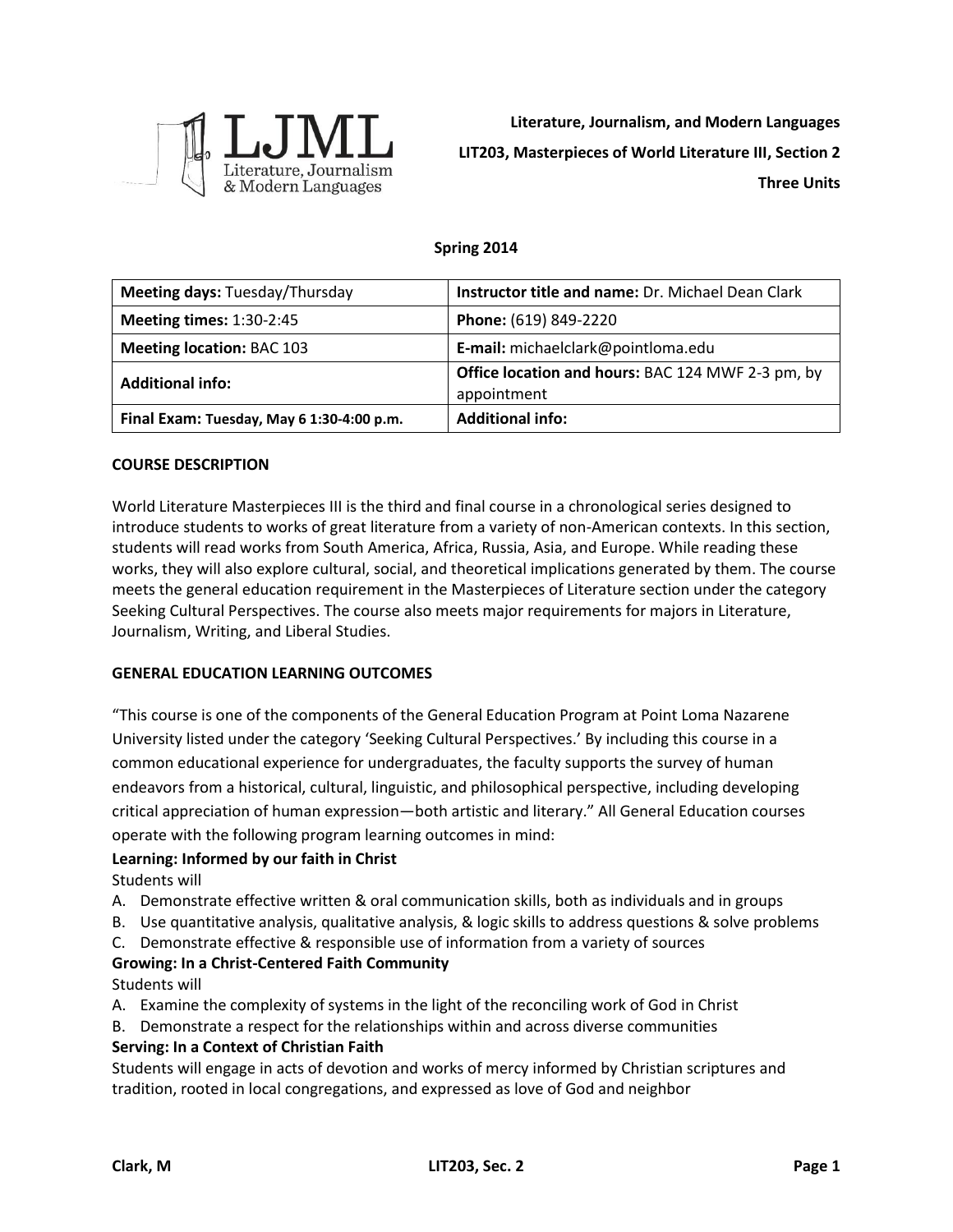# **COURSE LEARNING OUTCOMES**

*Students who complete LIT 203 will be able to:*

- 1. closely read and critically analyze texts.
- 2. recall, identify, and use fundamental concepts of literary study to read texts
	- a. Standard literary terminology
	- b. Modes/genres of literature
	- c. Elements of literary genres
	- d. Literary periods (dates, writers, characteristics, and important developments)
	- e. Extra-literary research
- 3. Connect the literary works with their own lives and with the social, cultural, and historical contexts of the works and their authors.

# **COURSE CREDIT HOUR INFORMATION**

This class meets the Carnegie Unit minimum requirement of 750 minutes of instructional time + 1500 minutes of out-of-class work per 1 unit of credit. Specific details about how the class meets these requirements are included here in the course syllabus.

# **REQUIRED TEXTS AND RECOMMENDED STUDY RESOURCES**

*The Longman Anthology of World Literature, Vol. E. (2<sup>nd</sup> Ed). The Longman Anthology of World Literature, Vol. F. (2<sup>nd</sup> Ed).* Marquez, Gabriel Garcia. *100 Years of Solitude*. Harper Perennial Modern Classics. New York, 2006.

All other materials for study, quizzes and tests provided electronically or in print by the instructor. This course will utilize heavily various functions of eclass, which means you should check it consistently for announcements and other information pertinent to the class. Additionally, you will need consistent access to a writing utensil and paper to use it on.

# **ASSESSMENT AND GRADING**

The successful completion of the course will consist of the following components:

*Reading*: Readings are due the day they are indicated on the syllabus. Make a daily habit of reading the course texts and make sure selections are read completely by the start of the session. Also, there will be PowerPoint presentations for each of the readings outside of *One Hundred Years of Solitude* on eclass that all must review **BEFORE** the class when the highlighted author will be discussed. **Please note that I will employ written quizzes if class discussion indicates a lack of attention to readings.**

*Reading Responses*: Ten times during the semester – but never more than once a week – each student will post a response to a selection to eclass. These responses are worth 10 percent of your grade will vary in form depending upon the type of text being read or the general tenor of the class discussion at the time. Responses are due by 8 p.m. the night before the class session devoted to that reading. Also,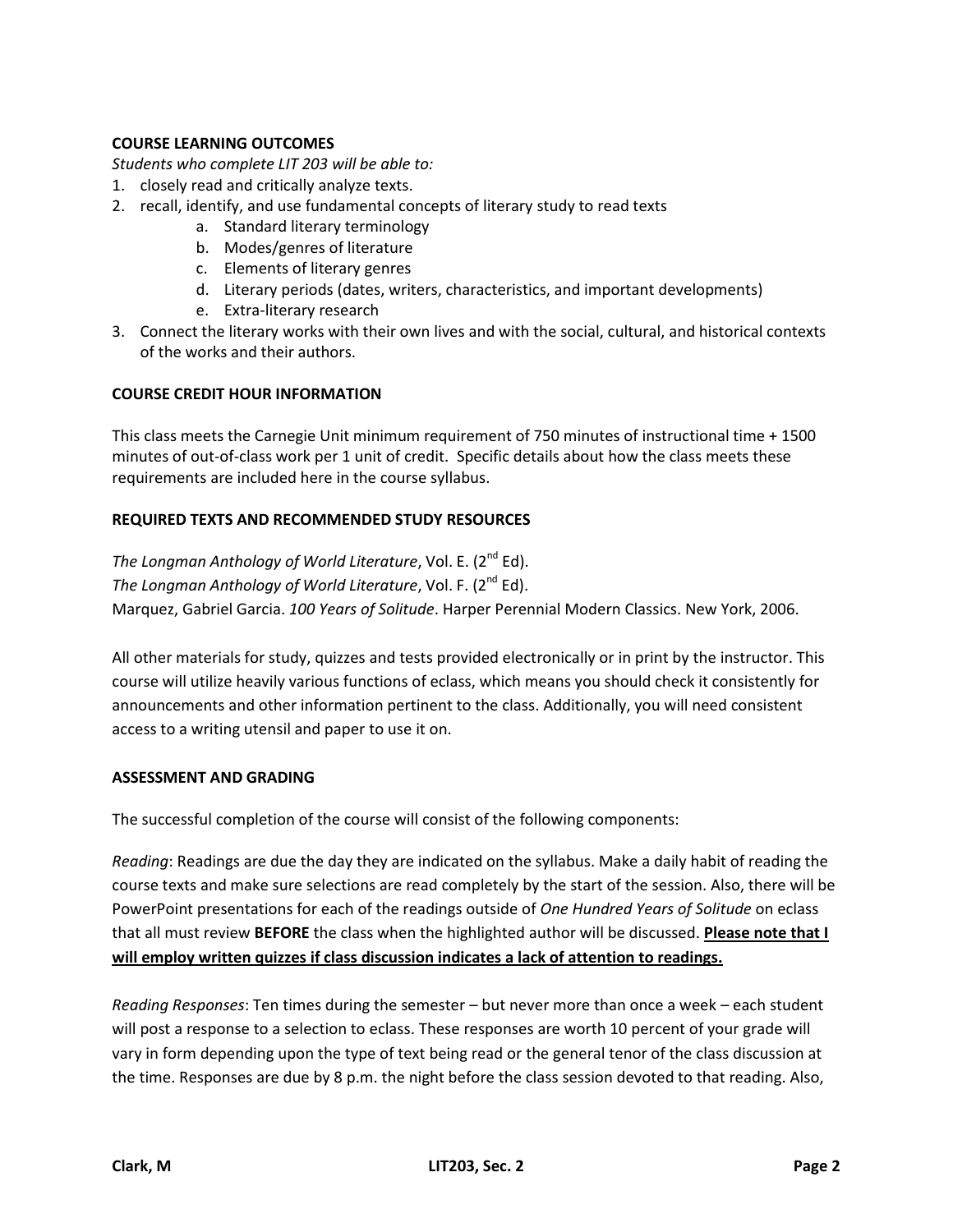you are expected to participate more directly in the discussions of texts you've responded to than your classmates who did not.

*Discussions and Participation*: This class will only be as good as the discussions it generates. As such, it is imperative that students come prepared to engage the material with questions and observations made in the reading. And while this is a large class, all should feel comfortable contributing to the discussion. In addition, you are required to respond to five of your classmates reading responses on eclass – no more than one every other week – as part of your participation grade.

*Writing and Exams*: Each student will complete two section examinations, a comprehensive final examination, and a term essay over the course of the semester. The essay will require students to trace one trait of the literary movements or styles studied in class through the novel *One Hundred Years of Solitude* along with at least two other texts from the semester. Late essays will receive a ten percent daily deduction and will not be accepted when the value would be zero. **All four of these major assignments must be completed in order to pass the class.**

*Creative Projects*: In groups of four, students will recreate on video a scene from one of the texts read this term. The scene should run from 5-7 minutes and can come from any work, including a poem. The video must be accompanied by a script written by the group and all groups will present their projects to the class at the end of the semester.

| Course Grade Breakdown:               | Grade scale:                    |
|---------------------------------------|---------------------------------|
| Exam #1 $-$ 15%<br>$\bullet$          |                                 |
| Exam #2 $-$ 25%<br>$\bullet$          | $A=93-100$ $A=92-90$            |
| Final Exam $-25%$<br>$\bullet$        | $B+=87-89$ $B=83-86$ $B==80-82$ |
| Term Essay $-10%$<br>$\bullet$        | C+=77-79 C=73-76 C-=70-72       |
| Creative Project - 10%<br>$\bullet$   | D+=67-69 D=63-66 D-=60-62       |
| Reading Responses - 10%<br>$\bullet$  | $F = 0.59$                      |
| Class Participation - 5%<br>$\bullet$ |                                 |

# **ATTENDANCE AND PARTICIPATION**

**Attendance** is vital to your success in this class both because of the lecture notes you will need to take and the fact that the class discussion will lead to both potential essay topics as well as questions for the final exam. As a result, the attendance policy is very unforgiving. Please remember that you can be disenrolled after missing 10 percent of the class sessions and will absolutely be dropped after missing 20 percent. If there is anything unclear about this policy, ask me about it immediately. **Tardiness** disrupts the class environment and hinders your own learning. Excessive tardiness will affect your participation grade. A student who is **more than 20 minutes** late will be considered **absent** for that class session. Leaving class early will be considered an absence. Missed in-class work may not be made up.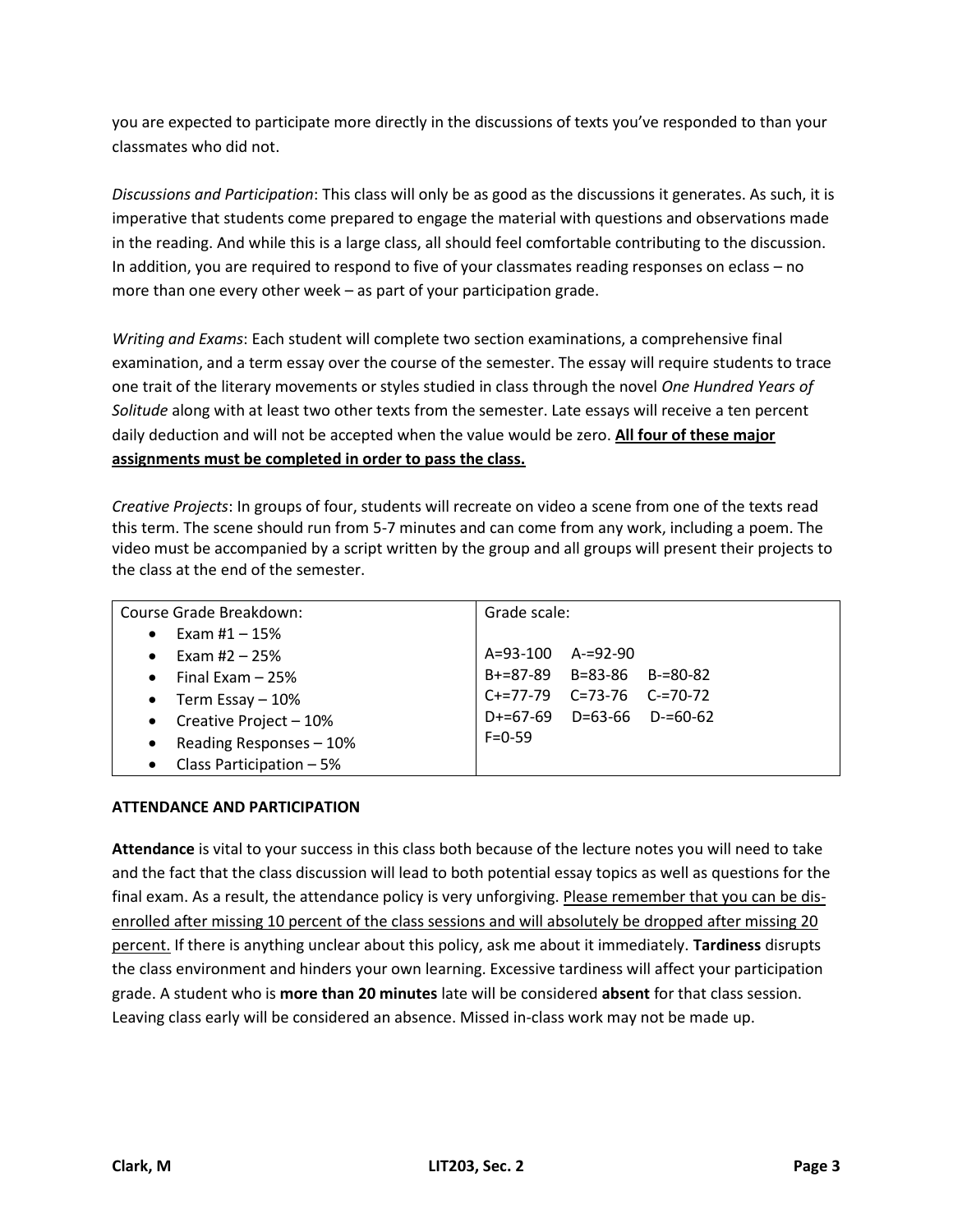# **Other Pertinent Requirements:**

**Plagiarism** is the presentation of another's words or ideas as your own. Simply put, it is a serious academic offense and will be met with stiff consequences including failure of the course and a referral to the Dean of the College of Arts and Sciences. In a word: don't. Instead, focus – as this class will encourage you to – on **academic integrity.** It is an important aspect of living within the moral standards of this community. The decisions you make here should be honest and prepare you to meet the demands of life in a way that honors your Creator and the world around you.

**Public Discourse:** Much of the work we will do in this class is cooperative by nature of the class discussions and general feedback given to written work and projects; thus you should think of all your writing and speaking for this class as public, not private, discourse. By continuing in this course, you acknowledge that your work will be viewed by others. **Inclusive Language**: Because the Literature, Journalism, and Modern Language department recognizes the power of language, all public language used in this course, including written and spoken discourse should be inclusive. This standard is outlined by all major academic style guides, including MLA, APA, and Chicago, and is the norm in university-level work.

**Prerequisites**: College Composition (5 Units)

**Food** will be permitted so long as it does not become a distraction or impede the process of class. I reserve the right to rescind the privilege and eat in front of you after I do so.

*Cell Phones, MP3 players and any digital device not connected with furthering student learning in the course must be disengaged at the beginning of each session. Further, I reserve the right to ask students using technology for purposes not directly related to the course to turn off said technology or leave the classroom for the session.*

# **TUTORIAL AND ACADEMIC SERVICES**

**T**he PLNU Tutorial Center is available free of charge for all current **undergraduate** PLNU students. It offers tutoring for most subjects, as well as general help with paper editing, study skills, etc. The Tutorial Center is located on the south end of Bond Academic Center, next to the Study Abroad offices. The Tutorial Centers is typically open Monday-Thursday from 8:00AM until 9:00PMand Friday from 8:00AM until 3:00PM. Please note that the Tutorial Center is closed from 9:30-10:30AM, Monday, Wednesday, and Friday, and 5:00-6:00PM every evening. Tutoring is available by appointment only, and appointments must be made at least one day in advance. Appointments may be arranged in person at the Tutorial Center, over the phone at (619) 849-2593, or via email at [TutorialServices@pointloma.edu.](mailto:TutorialServices@pointloma.edu)

**Disability Resource Center (DRC)**: If you are working with a DRC advisor and have an individualized educational plan, please send me an email and set up an appointment during the first week of class. If you believe you qualify for educational modifications do to a learning or physical disability but do not yet have those modifications on file with the university, please let me know and contact the Academic Support Center office located in the Southeast corner of the Bond Academic Center.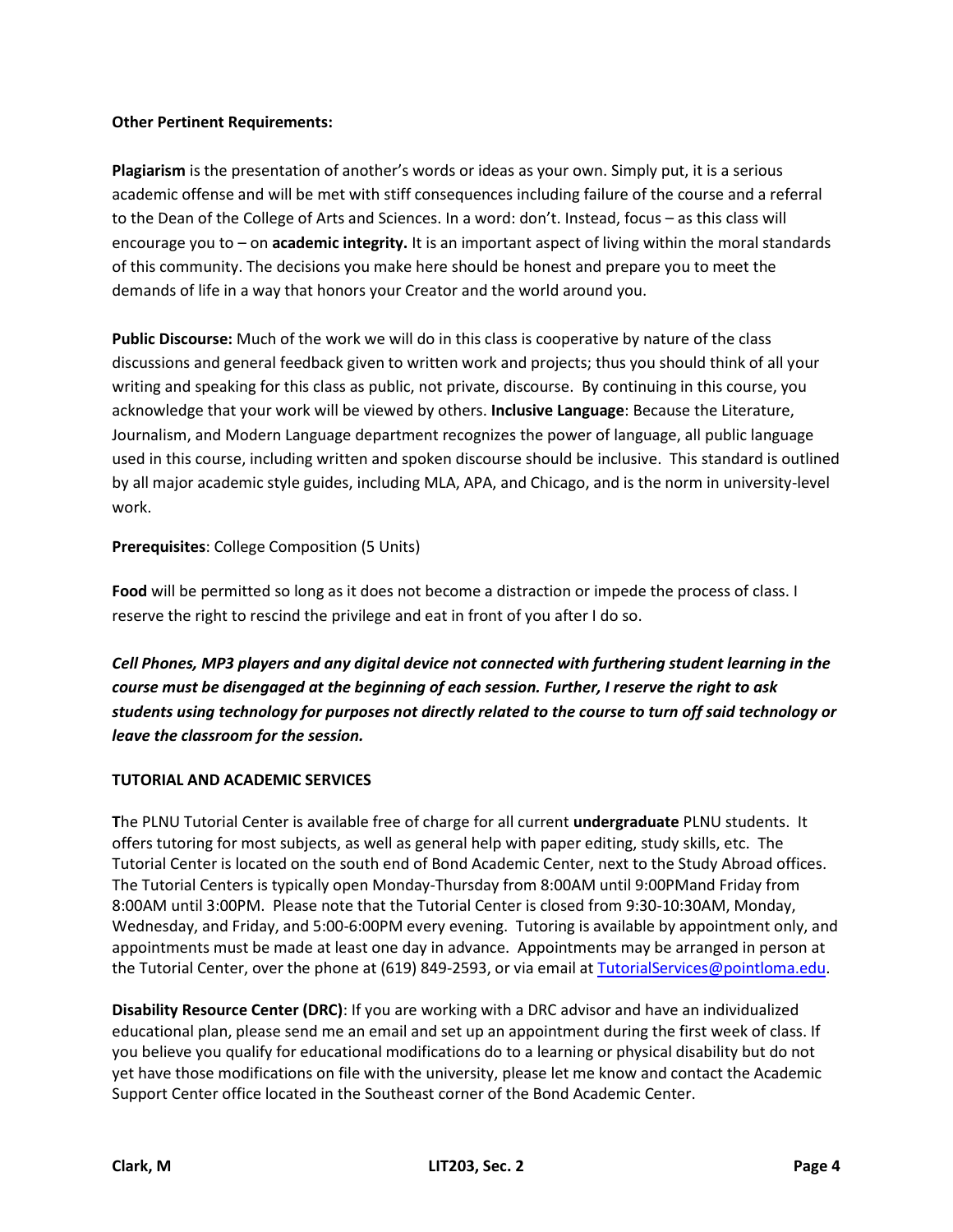#### **FINAL EXAMINATION POLICY**

Successful completion of this class requires taking the final examination **on its scheduled day**. The final examination schedule is posted on the Class Schedules site. No requests for early examinations or alternative days will be approved.

In the rare case that a student is scheduled for more than three (3) final examinations on the same day, the student is authorized to contact each professor in order to work out an alternate time for one of those examinations. Department chairs/school deans and college deans need not be involved in the process of making this accommodation.

| <b>FINAL EXAM DATE &amp; TIME</b> | <b>FINAL EXAM LOCATION</b> |
|-----------------------------------|----------------------------|
| Tuesday, May 6 1:30-4:00 p.m.     | <b>BAC 103</b>             |

#### **COURSE SCHEDULE AND ASSIGNMENTS** (Subject to Change with Notice)

| <b>Week One</b>                                      |                                                                                                                |
|------------------------------------------------------|----------------------------------------------------------------------------------------------------------------|
| Tuesday, Jan. 14                                     | Thursday, Jan. 16                                                                                              |
| No class                                             | Opening Ceremonies and a Tour of Literature                                                                    |
| <b>Week Two</b>                                      |                                                                                                                |
| Tuesday, Jan. 21                                     | Thursday, Jan. 23                                                                                              |
| The $19^{th}$ Century (Vol. E 1-18)/                 | Chekov – The Lady with the Dog (Vol. E 895-906)                                                                |
| Flaubert "A Simple Heart" (Vol. E 434-455)           | Last Day to Add Classes Jan. 24                                                                                |
| <b>Week Three</b>                                    |                                                                                                                |
| Tuesday, Jan. 28                                     | Thursday, Jan. 30                                                                                              |
|                                                      | Tolstoy - "The Death of Ivan Illych" (Vol. E 542-579) Dostoevsky - Notes from the Underground (Vol. E 580-649) |
| <b>Week Four</b>                                     |                                                                                                                |
| Tuesday, Feb. 4                                      | Thursday, Feb. 6                                                                                               |
| Machado de Assis - The Psychiatrist (Vol. E 794-823) | Ibsen - A Doll's House (Vol. E 838-888)                                                                        |
| Gilman "The Yellow Wallpaper" (Vol. E 823-834)       |                                                                                                                |
| <b>Week Five</b>                                     |                                                                                                                |
| Tuesday, Feb. 11                                     | Thursday, Feb. 13                                                                                              |
| Closing Out the 19 <sup>th</sup> Century             | Exam#1                                                                                                         |
|                                                      | Last Day to Apply for May Graduation Feb. 14                                                                   |
| <b>Week Six</b>                                      |                                                                                                                |
| Tuesday, Feb. 18                                     | Thursday, Feb. 20                                                                                              |
| The Twentieth Century (Vol. F 1-20)                  | Cross Currents - The Art of the Manifesto (Vol. F 21-55)                                                       |